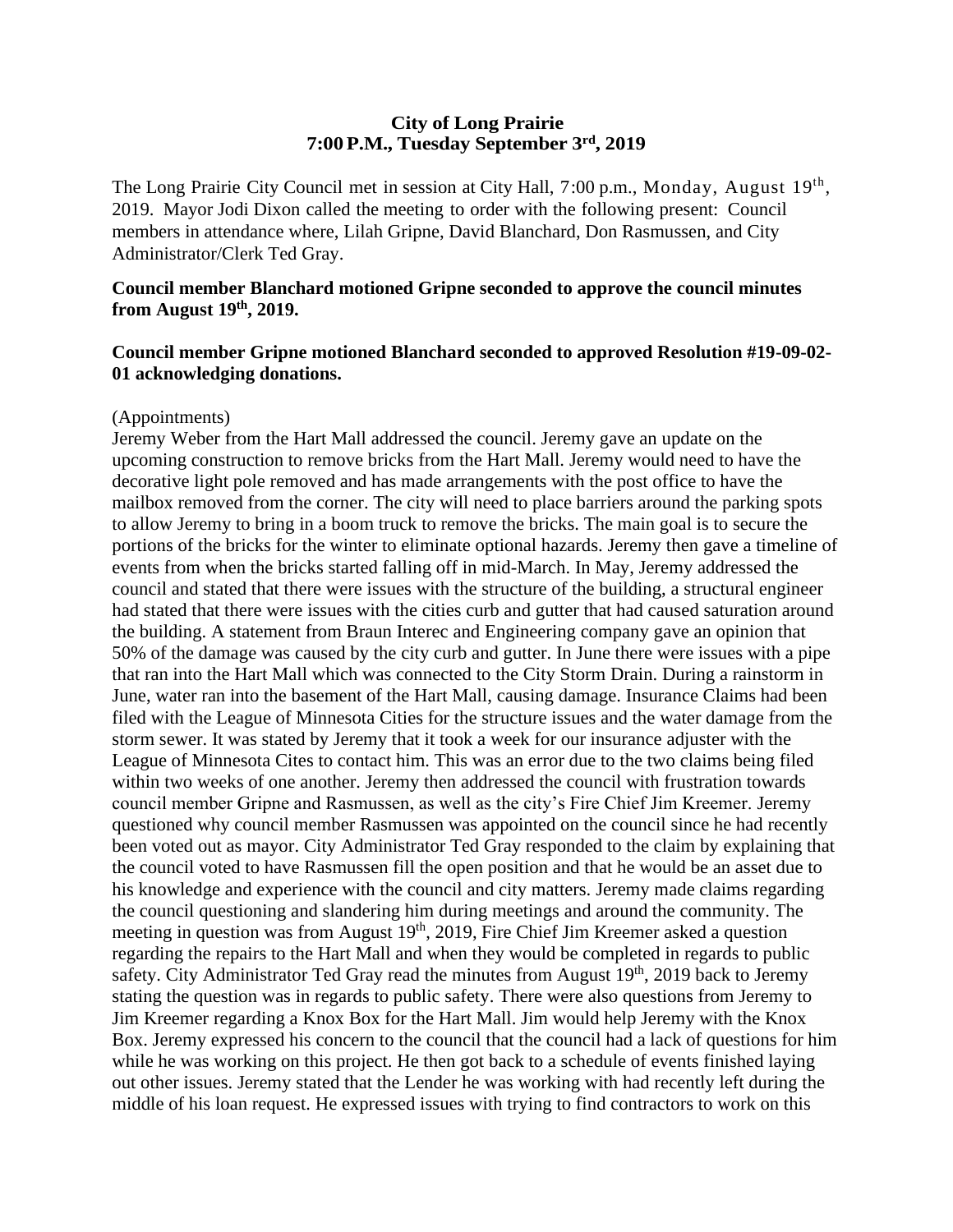project which has caused more delays. Jeremy finished by stating that council members have been saying he is making larges sum of money on this building. He stated he is currently renting the commercial space at \$1,170.00 a month, but his expenses are \$1,090.00 a month. Jeremy yielded back his time to the council and apologized for his emotions due to his frustrations.

Deb Bruder addressed the council regarding questions for the new apartments. Her address is 833  $2<sup>nd</sup>$  Ave NE. Deb brought up several issues regarding lights from the parking lot shinning into her home. She brought up possible noise issues and garbage/littering. Deb had brought photos to show us pictures of her property and where her concerns where, such as a small drainage ditch from the parking lot. She also asked about the possibility of the fence and if the council could do anything to enforce that. Administrator Gray and Council Member Gripne would review the ordinances and report back to Deb about these concerns.

#### (New Business)

Kent Louwagie from Bolton Menk attended the meeting and addressed the council regarding items 1-4 in the agenda.

**Council member Blanchard motioned Gripne seconded to Approve Invoice from Braun Intertec of \$3,025.00 for Construction Materials Testing for the Long Prairie WWTF Improvements.**

**Council member Blanchard motioned Gripne seconded to Approve Invoice from Braun Intertec of \$3,692.00 for Construction Materials Testing for the Long Prairie WWTF Improvements.**

**Council member Gripne motioned Blanchard seconded to Approve pay request #3 for**  Water Meter Replacement of \$87,581.82 to Core & Main. Discussion was had regarding the completion of this project. The City was sending out the first bills with the new readings from the meters that were installed.

**Council member Gripne motioned Blanchard seconded to Approve pay request #3 for Wastewater Treatment Facility of \$602,452.00 to Rice Lake Construction Group.**

**Council member Gripne motioned Blanchard seconded to Approve the purchase of three PollPad Systems of \$3,900.00 plus \$375.00 for yearly maintenance fee.**

**Council member Blanchard motioned Gripne seconded to Approve Christie Home Historical Society Budget of \$4,000.00**

**Council member Rasmussen motioned Gripne seconded to Approve the Renewal of Liquor, Wine, Club or 3.2% Licenses for the American Legion Post 12**

**Council member Blanchard motioned Gripne seconded to Approved the assessment for 206 2 nd ST S of \$7,000.00 to be paid over 5 years at a rate of 6%.**